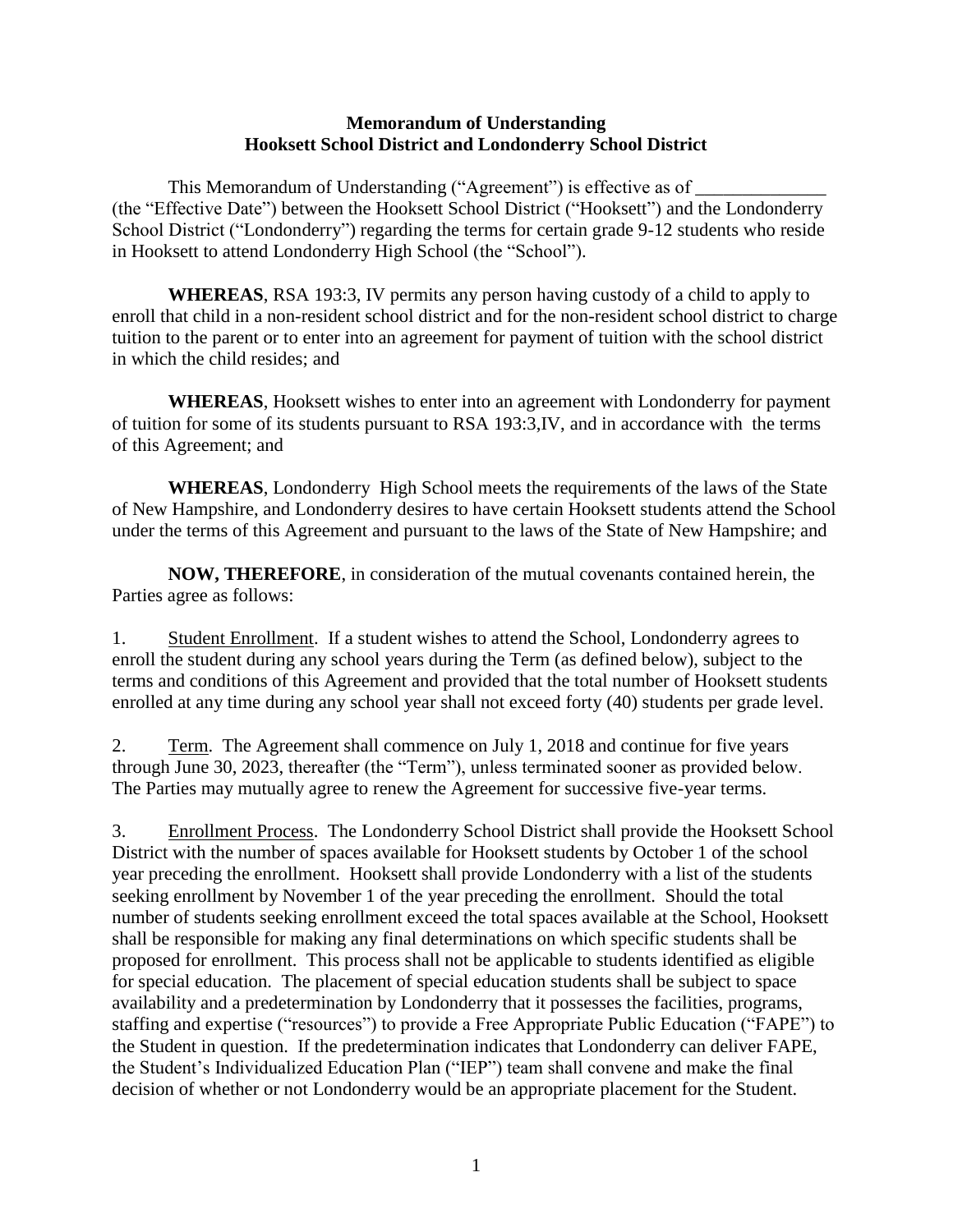After the decision is made that Londonderry is an appropriate placement, Londonderry shall thereafter be responsible for providing case management and for all IEP and Section 504 Team processes. A Hooksett representative shall be invited to all Team meetings and shall be the designated Local Education Agency ("LEA") representative for Hooksett. When the decision has been made that a Student's needs cannot be met by Londonderry, it shall be Hooksett's responsibility to determine the Student's appropriate placement.

4. Reservation of Rights. Londonderry reserves the right and sole discretion to give enrollment priority to its own residents and to determine the number of spaces available to Hooksett based upon space needs, enrollment projections, program availability, staffing, budgetary limitations, and the collective resources of the district. Further, Londonderry reserves the limited right to deny enrollment of any student who is subject to a current suspensionexpulsion or who has a significant history of drug use, material misconduct and/or violence. Notwithstanding, Londonderry reasonably anticipates, without guarantee, that for the initial term of this agreement it will be able to provide Hooksett with approximately forty (40) spaces for incoming freshmen each year. The Parties recognize that either district may enter into other agreements with other school districts regarding the enrollment of high school students and that residents of Hooksett may enroll elsewhere (other than Londonderry) in accordance with the laws of the State of New Hampshire.

5. Equal Access. Londonderry agrees that during the Term (as defined below) it will provide each Student who enrolls in Londonderry with equal access to all educational, cocurricular, extra-curricular, scholarship and athletic opportunities and programs. Londonderry represents that the School qualifies, and will continue to do so during the Term, as an approved school under the laws of the State of New Hampshire for purposes of enrollment and attendance.

6. Tuition. Each year of this Agreement Londonderry shall charge Hooksett a per pupil base tuition rate (the "Base Tuition"). The Parties agree that the Base Tuition is intended to cover only the costs of providing regular education to each Student enrolled at the School, which costs do not include (a) the transportation of any Student for any reason or (b) any extraordinary educational costs such as special education services. The Base Tuition shall be recalculated and adjusted each year based upon the changes in Londonderry's operating budget in the then current fiscal year. By November 1st of each year, Londonderry shall supply Hooksett with a written estimate of Base Tuition for the ensuing school year. To the extent the tuition rate charged by Londonderry exceeds the tuition contribution set by the Hooksett School Board,, Londonderry agrees to bill and collect such sums from the parent/guardian of the student in accordance with the terms of an agreed to tuition payment contract. The Parties agree that execution of an agreedto tuition payment contract by the parent/guardian shall be a condition precedent to enrollment.

7. Supplemental Tuition. In addition to the Base Tuition, Hooksett agrees to pay supplemental special education tuition (the "Supplemental Tuition") for each student identified as needing special education services, whether such services are provided during the academic school year or the extended school year. The amount of Supplemental Tuition shall be based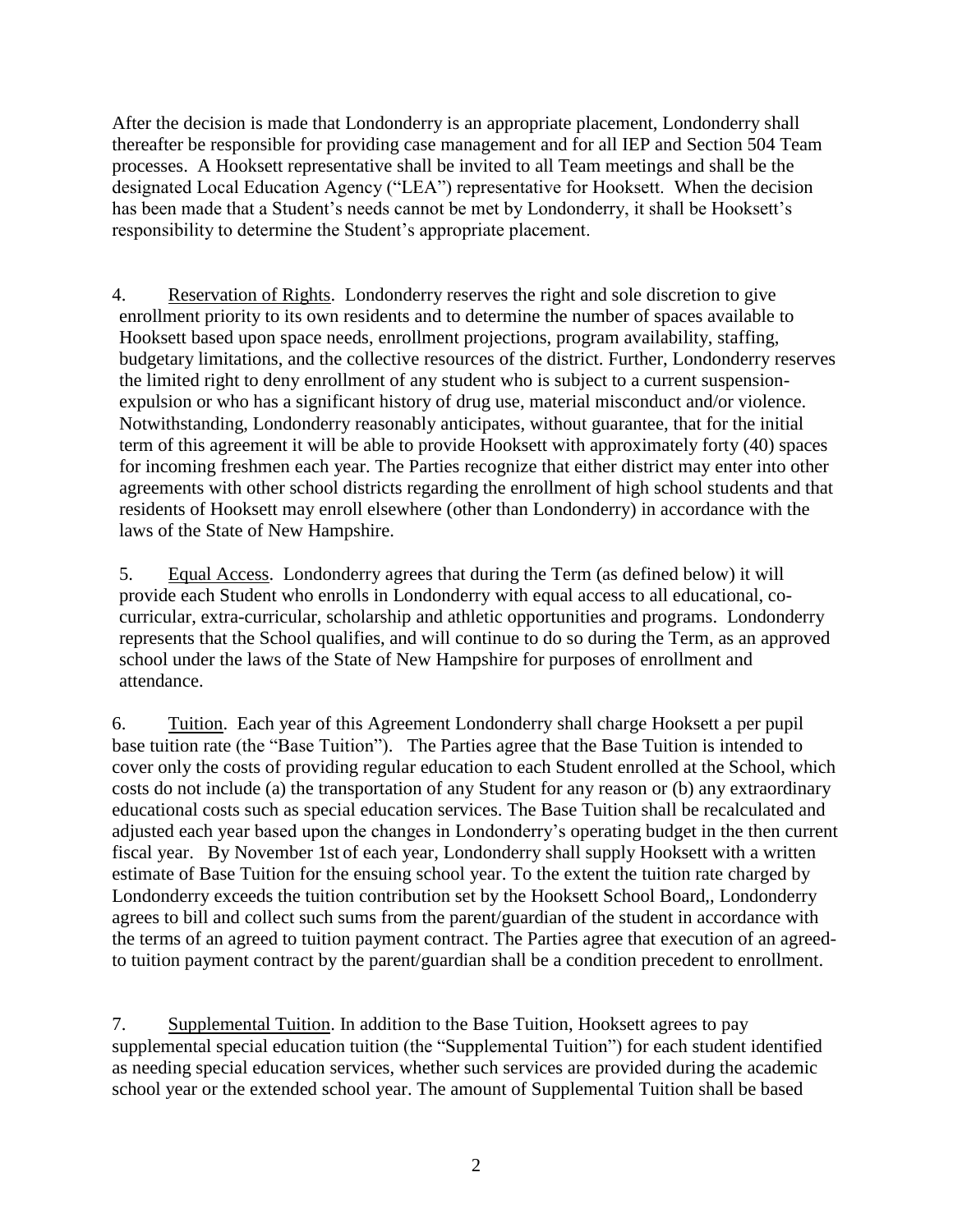upon the cost, per unit, of any special education services provided to the Student, including but not limited to costs related to the evaluation of a student and any costs incurred as a result of services imposed under Section 504 of the federal Rehabilitation Act or any similar law. Londonderry will provide Hooksett with an estimate of the unit costs for such services in November and will adjust such estimates, if necessary, in May of the applicable school year. In addition to the Supplemental Tuition, Hooksett shall cover all costs for one- on-one nurses/aides/paraprofessional services, adaptive technology and all costs associated with any outof-district placements. Not more than every two years, the Hooksett Superintendent may request that the Special Education Directors of each District meet and confer to determine the per unit costs for related services and to ensure such charges equitably compensate Londonderry for such services.

8. Legal Expenses. Hooksett shall be responsible for the costs of retaining its own legal representation in special education and 504 matters pertaining to Hooksett students which result in a due process hearing. Londonderry shall be responsible for defending itself against allegations by third parties, parents, guardians or students that it has engaged in any form of disability-based discrimination. In the event that Hooksett is the subject of a complaint to the Office for Civil Rights regarding conduct by Londonderry, Londonderry shall be responsible for the costs of responding to the complaint. In the event that Londonderry is the subject of a complaint to the Office for Civil Rights regarding conduct by Hooksett, Hooksett shall be responsible for the costs of responding to the complaint.

9. Tuition Payments. Hooksett agrees to pay any and all tuition in three annual payments: (1) the first payment shall be a minimum of 25% of the total annual tuition payment (i.e., Base Tuition plus any Supplemental Tuition) and shall be paid by October 15 of each year; (2) the second payment shall be for 50% of the total annual tuition payment and shall be paid by February 15 of each year, and (3) the third payment shall be for 25% of the total annual tuition payment and shall be paid by May 1 of each year. Hooksett shall pay any and all tuition due based on the enrollment of each Student in Londonderry for an entire school year. In the event a Student is not enrolled for an entire school year, the applicable Base Tuition and any Supplemental Tuition due to Londonderry will be a pro-rated amount that reflects the number of days the Student was actually enrolled in Londonderry. Notwithstanding the foregoing, the tuition due for any Student who is expelled will equal the Base Tuition and any Supplemental Tuition due for the entire semester in which the Student was most recently enrolled, regardless of the number of days he or she was actually in attendance. Furthermore, there will be no proration of tuition in the event a Student is suspended.

10. Tuition Reconciliation. The purpose of tuition reconciliations shall be to adjust tuition amounts charged or owing due to changing enrollment throughout a school year. The total Student enrollment shall be calculated on October 1 of each school year, and any and all tuition, including the Base Tuition and Supplemental Tuition, shall be assessed as of that date. Reconciliation shall occur twice during the school year: (1) by February 1 and (2) by May 31. Any paid tuition that must be pro-rated as set forth above shall be refunded or credited to Hooksett by these dates, whichever is applicable.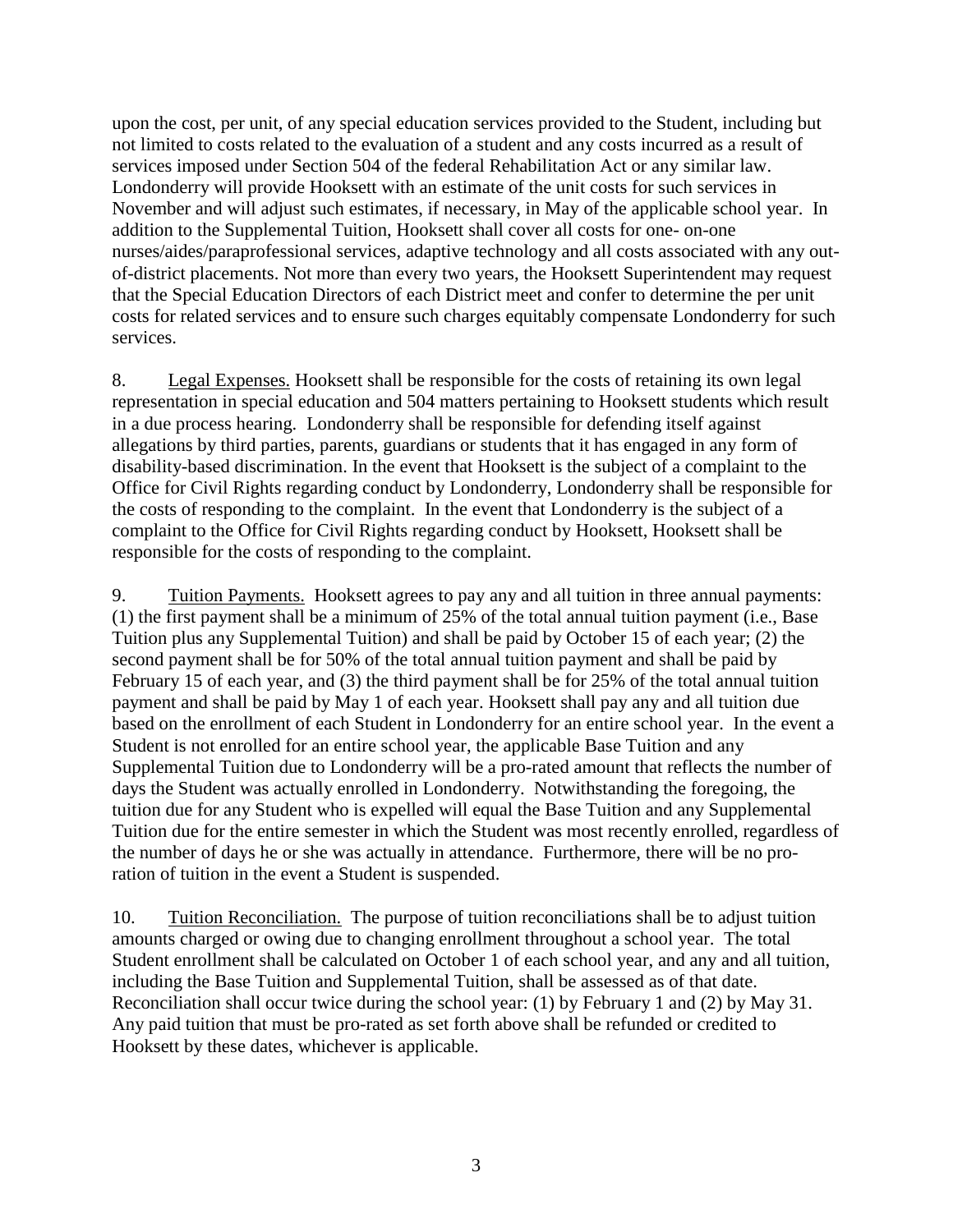11. Governmental Aid. Any governmental aid will be credited to the Student's district of residence (i.e., Hooksett). Londonderry shall supply Hooksett with any service logs or other documentation required for application for Medicaid reimbursement.

12. Financial Records. Hooksett or its representative shall be provided with access to the accounting of records, data, and reports relied upon to calculate or finalize costs billed to Hooksett under this Agreement. The Londonderry School Board shall report the School's expenditures on the New Hampshire State Department of Education DOE-25 separately from its other schools, defining the School's costs.

13. Rules; Discipline; Records. The Parties agree that all Students will be subject to all applicable rules and regulations of Londonderry during the term of this Agreement, which Londonderry may enforce regardless of residency. Londonderry reserves the right to take disciplinary action, up to and including expulsion of a Student from the School in accordance with its rules and regulations and the laws of the State of New Hampshire. However, the Hooksett Superintendent shall be copied on any written notice of disciplinary action or hearing of a Hooksett Student.

Hooksett agrees to provide Londonderry with full access to any and all records regarding a Student's education prior to enrollment in Londonderry. This includes, but is not limited to, academic records, health records, and discipline records. A Student must meet Londonderry's enrollment requirements (health examinations, immunizations, etc.) prior to attending the School.

14. Dispute Resolution. Should either party have a complaint as to the operation or interpretation of this Agreement, that complaint shall be stated in writing to the Superintendent of Schools for the other party and each Superintendent shall work together to resolve the issue. If the Superintendents cannot resolve the dispute, it shall be presented to the School Boards which shall jointly seek to resolve the issue. Should resolution prove impossible at the board level, the issue shall be referred to a private mediator jointly selected by the superintendents and paid for jointly by the districts. Should resolution prove impossible by the mediator, the issue shall be referred to the State Board of Education for a decision in accordance with administrative rules Ed 200, which decision may be appealed to a court of competent jurisdiction.

15. Termination. This Agreement terminates at the end of the Term or by mutual agreement. Upon termination of the Agreement, in any event, Londonderry agrees to allow any Student who is enrolled on the date of termination to continue attending the School until graduating from the School, subject to applicable graduation requirements and the laws of the State of New Hampshire, provided that Hooksett timely pays any tuition due under the terms of this Agreement, which terms the Parties agree shall survive termination with respect to such Students. Notwithstanding, the Parties shall meet not less than 90 days prior to the expiration of this agreement to discuss the possible extension thereof.

16. Miscellaneous. This Agreement sets forth the entire agreement between the Parties and fully supersedes any and all prior agreements and understandings, whether oral or written